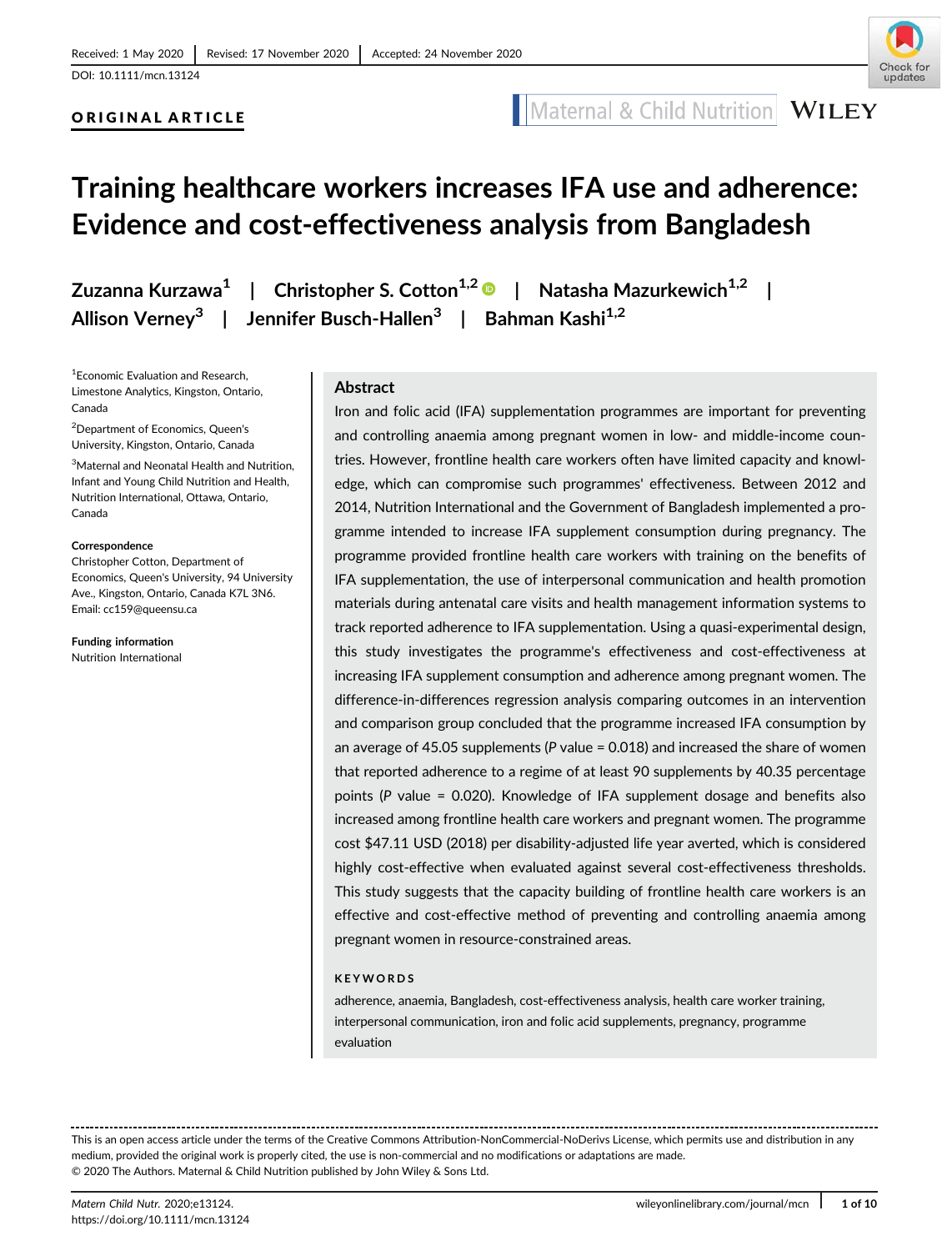20010 WILEY Maternal & Child Nutrition

# 1 | INTRODUCTION

Micronutrient interventions such as prenatal iron and folic acid (IFA) supplementation programmes are a fundamental component of global efforts to reduce the prevalence of anaemia among women (WHO & UNICEF, 2018). Such programmes are an important tool to substantially improve the health of mothers and children, reducing maternal and child mortality and improving health and nutrition, including reductions in low birth weight and stunting (Peña-Rosas, De-Regil, Garcia-Casal, & Dowswell, 2015; Rasmussen & Stoltzfus, 2003). Despite the popularity of IFA supplement programmes and evidence that they can be a highly cost-effective means of reducing anaemia among pregnant women (da Silva Lopes, Takemoto, Garcia-Casal, & Ota, 2018; Kashi et al., 2019), the programmes have not always been as effective as advocates for such programmes have hoped. In Bangladesh, for example, nearly half (45.7%) of all pregnant women are anaemic (WHO, 2017) despite an IFA supplementation programme in place since 1988 and health infrastructure investment by the public and private sectors (UK Department for International Development, PwC, EPPI-Centre, 2017). Current trends suggest the World Health Assembly's targets to reduce anaemia by 50% in women of reproductive age between 2012 and 2025 will not be achieved (WHO & UNICEF, 2018).

One challenge faced by IFA supplement programmes is that ensuring that pregnant women have access to IFA supplements does not guarantee that they will use them. Lack of adherence often occurs because people do not fully understand the benefits or risks associated with the supplements. In Bangladesh, for example, the mostcommon justification for not taking IFA supplements was that women believed they were unnecessary (Rashid, Flora, Moni, Akhter, & Mahmud, 2010), while other pregnant women did not consume the recommended number of supplements because they believed IFA supplements would increase foetus size and result in birth complications (Alam et al., 2015). These misconceptions cannot always be addressed by frontline health care workers, who themselves often do not understand the costs and benefits of the supplements. Alam et al. (2015) found that many frontline health care workers lacked knowledge about the importance of IFA supplements for pregnant women. Vaughan, Kok, Witter, and Dieleman (2015) showed that there is high variance in the quality and effectiveness of frontline health workers, including community health workers (CHWs) in lowand middle-income countries (LMICs).

Improved health care worker training can potentially affect patient behaviour and attitudes. A systematic review of studies in LMICs (8082 studies were screened; 14 were included in the final analysis) found that interventions aimed at improving the performance of health workers led to behaviour change among patients, including increased use of available health care services and improved nutrition practices for themselves and their young children (Ballard & Montgomery, 2017). For example, a randomized control cluster trial in Pakistan showed that training of frontline health workers increased the share of pregnant women that attended checkups, stopped routine heavy work during pregnancy, provided colostrum to newborn

#### Key messages

- A quasi-experimental nonequivalent control group study examined the effects of capacity building of frontline health care workers on iron and folic acid (IFA) supplementation reported consumption and adherence by pregnant women in the Bangladeshi regions of Satkhira and Narsingdi between the years 2012 and 2014.
- Capacity building of frontline health care providers was effective at increasing IFA consumption by an average of 45.05 IFA supplements and adherence to a regime of at least 90 tablets by 40.35 percentage points.
- The capacity building intervention cost \$47.11 USD (2018) per DALY averted, which is considered very costeffective when evaluated against several globally adopted cost-effectiveness thresholds.
- Frontline health care provider training complements other policies and programmes related to the provision of IFA supplements and improving adherence.

babies and exclusively breastfeed for the first 4 months (Omer, Mhatre, Ansari, Laucirica, & Andersson, 2008). Some studies have considered the effectiveness of frontline health care worker training programmes designed to improve IFA supplement adherence; however, these past studies were generally observational. For example, cross-sectional studies in Kenya (Kamau, Mirie, & Kimani, 2018) and Ethiopia (Arega Sadore, Abebe Gebretsadik, & Aman Hussen, 2015) revealed an association between IFA supplement compliance and IFA supplement counselling. Likewise, a pre-post study in Vietnam found a reduction in the prevalence of anaemia in pregnant women from 37.0% to 19.5% following the training of health staff and the use of educational materials (Phuc et al., 2009). While such results are promising, the lack of a counterfactual is a major limitation in the context of LMICs, where communities are often exposed to multiple interventions and may experience rapid changes in political, economic and environmental conditions that can affect nutritional outcomes and therefore confound the conclusions of such studies. Moreover, little is known regarding the cost-effectiveness of such programmes.

The purpose of this current study is twofold. First, the study uses a quasi-experimental evaluation to assess a programme implemented in Bangladesh that provided frontline health care worker training about IFA supplementation and its benefits during pregnancy and how to communicate these benefits to pregnant women. The primary outcomes of interest include the programme's impact on IFA supplement adherence and consumption among pregnant women. Secondary outcomes of interest included changes in knowledge of IFA and related topics (among pregnant women and frontline health care workers), among others. Second, the study evaluates the costeffectiveness of the programme. In the context of implementation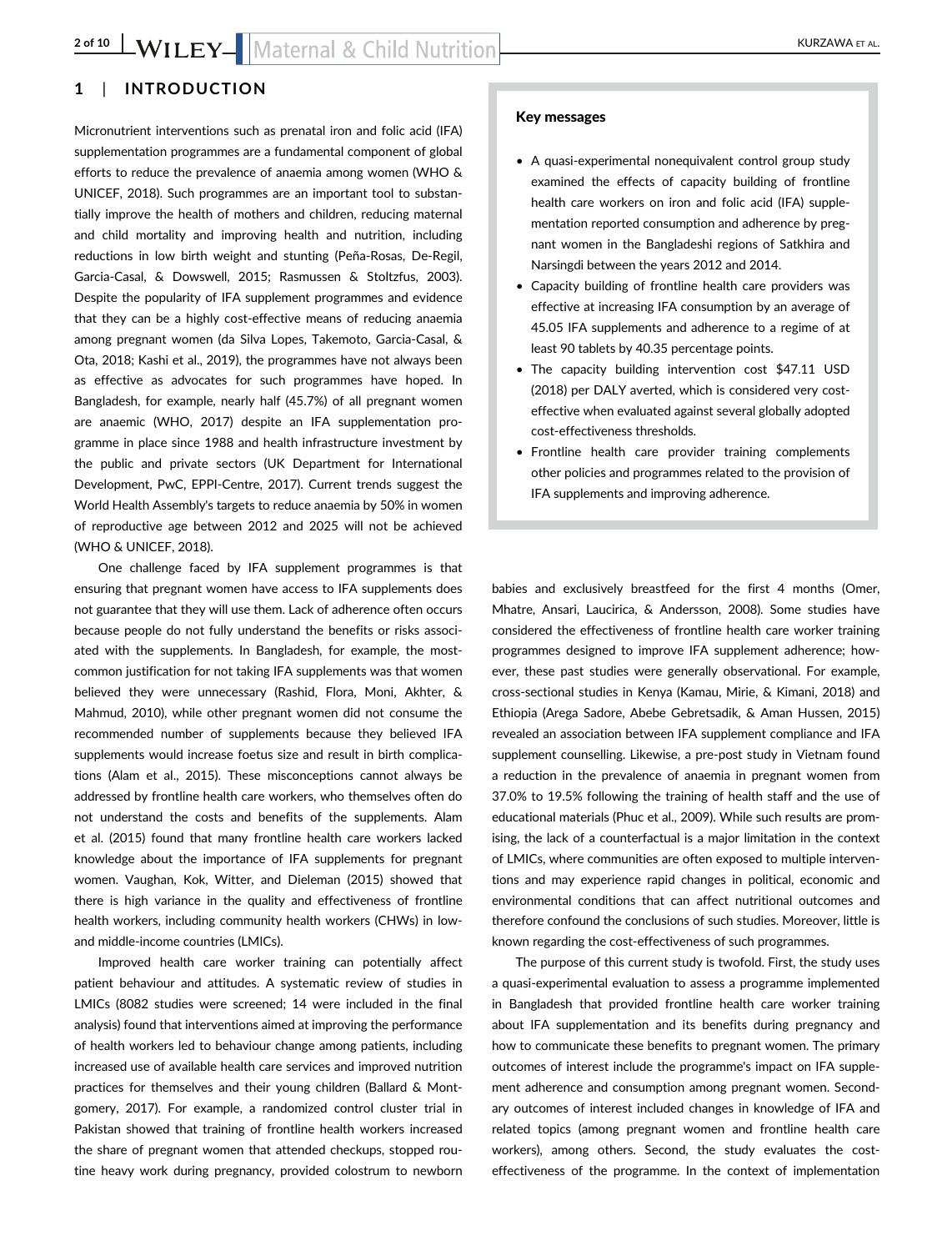research, this study informs options for preventing and controlling anaemia among pregnant women in resource-constrained areas.

# 2 | METHODS

#### 2.1 | Intervention

Nutrition International (NI, formerly Micronutrient Initiative) and the Government of Bangladesh implemented a programme between April 2012 and April 2014 designed to increase the use of IFA supplements among pregnant women. The programme developed a training manual and then trained frontline health care workers on the benefits of IFA supplementation and related topics, on methods for effectively communicating these benefits to patients (through the use of behaviour change communication [BCC], interpersonal communication [IPC], counselling and health promotion materials) during ANC contacts and on how to use health management information systems to track coverage and reported consumption of IFA supplementation in programme districts. BCC involves the use of targeted messages and evidence-based, tailored approaches to promote healthy behaviour. The BCC materials included brochures and a wall-hanging (festoon), with colourful, easy-to-understand messages about IFA dosage and benefits. Training and retraining occurred every 6 months, and there was an ongoing supportive supervision to strengthen health care worker practices. Training was also offered to district supervisory staff to improve supply chain management at the district level. The programme was implemented in two districts: Satkhira and Narsingdi.

#### 2.2 | Survey and sample selection

The data used in the study come from surveys conducted within the treatment communities within the two intervention districts (Satkhira and Narsingdi) and within comparable communities within two comparison districts not exposed to the intervention (Mymensingh and Jessore). The surveys included both frontline health care workers and women who gave birth within the previous 6 months. The random selection procedure, which we describe in detail in Appendix S1, resulted in a survey of 800 women at baseline and 1200 women at endline, split evenly between treatment and comparison locations. It also resulted in a survey of 174 frontline health care workers at baseline (with 48% being in treatment locations) and 360 at endline (split evenly between treatment and comparison locations). Table S1 provides minimum detectable effect size estimates for various comparisons based on 95% confidence level, 80% power and the sample sizes, clusters and initial proportions from the data.

## 2.2.1 | IFA consumption and adherence

The primary variable of interest collected during the surveys was the total number of IFA supplements consumed during the previous pregnancy. We use this variable as its own outcome of interest and also use it to define the adherence variable indicating whether consumption was at least 90 tablets. This adherence threshold is the standard often aimed for by governments (SPRING, 2014); it has been shown to lead to clinically meaningful increases in haemoglobin levels (Batu, Toe, Pe, & Nyunt, 1976).

# 2.2.2 | Effective communication and knowledge of IFA

The secondary outcomes of interest collected during the surveys give insights into the pathway of behaviour change, including measures of frontline health care worker knowledge and service provision and the exposure of women to improved service and knowledge. Therefore, the secondary outcomes of interest for pregnant women included the proportion of women reporting: (1) receiving counselling on IFA supplementation, (2) exposure to BCC materials on IFA supplementation, (3) knowledge of anaemia, (4) knowledge of anaemia prevention, (5) knowledge of correct daily dosage of IFA (1/day), (6) experience of side effects due to IFA, (7) month of first ANC checkup or registry and (8) number of ANC visits in last pregnancy. For frontline health care workers, the secondary outcomes of interest included the proportion of frontline health care workers reporting: (1) provision of IFA supplements, (2) use of counselling, (3) use of BCC material for counselling, (4) knowledge of anaemia prevention, (5) knowledge of correct daily dosage of IFA (1/day), (6) knowledge of methods to overcome side effects and (7) knowledge of month of pregnancy to initiate IFA.

#### 2.3 | Preliminary empirical analysis

We conducted a preliminary data analysis to assess the comparability of the intervention and comparison districts at each time point and identify preliminary associations between variables of interest. Depending on the type of data analysed (i.e., categorical or continuous), appropriate statistical bivariate analyses were applied (*t* tests, ANOVA, chi-square). For women who recently gave birth, the exploratory data analysis examined demographic characteristics in the intervention and comparison districts at each time point.

# 2.4 | Difference-in-differences empirical analysis

We used difference-in-differences (DiD) regression analyses to estimate the programme's effect on primary and secondary outcomes for women and frontline health care workers. The method allows for causal inference even when other unobserved factors may be driving changes in the outcome variables of interest, as long as these other factors affect the treatment and comparison groups in similar ways (parallel trends assumption). This is an important consideration in our analysis as the government was implementing nationwide improvements in the IFA supply chain and packaging during the study period,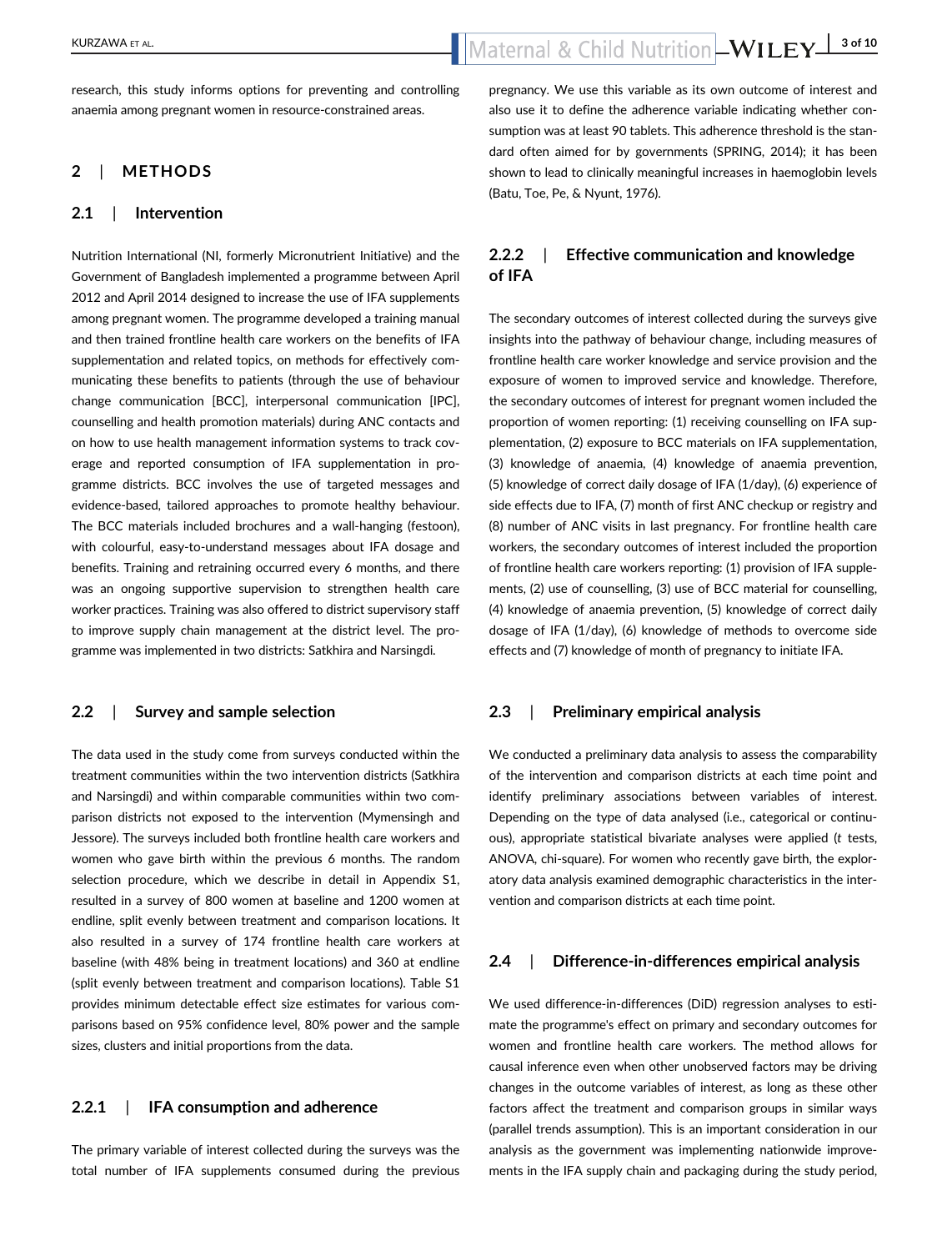which are expected to have affected the treatment and comparison areas similarly. The analysis assumes that improvements in outcomes within the comparison group provide an approximation of the improvements that would have been experienced by the treatment group without the programme. DiD regression analysis is a standard econometric method used to evaluate interventions where randomized control trials are impractical or unethical (Wing, Simon, & Bello-Gomez, 2018).

#### 2.4.1 | Clustering robust standard errors

Due to the sampling design, wild cluster bootstrapped *P* values and confidence intervals (Esarey & Menger 2019; MacKinnon 2019) were computed using the clusterSE package in R. Clustering was defined at the upazila (administrative district) level, and 1000 bootstrap samples were drawn. This method was selected due to the small number and composition of the clusters.

#### 2.5 | Cost-effectiveness analysis

The programme's cost-effectiveness is defined by its financial cost per disability-adjusted life-year (DALY) averted. A DALY represents one lost year of life in perfect health. Once calculated, the programme's cost-effectiveness allows for a comparison with the costeffectiveness of other health and nutrition interventions by comparing the results with standard criteria for determining whether a programme provides good value for money.

#### 2.5.1 | Cost estimates

The costing analysis of the programme followed a programme costing approach. The programme's total cost and the cost of each of the programme components were determined from NI's project documentation. Components included the following: IPC and health promotion material costs (including research, modification and production of materials) and frontline health care worker training costs (including planning meetings, review and revision of training materials and delivery of training). The programme targeted 80% of frontline health care workers in the programme districts. All costs are adjusted to 2018 USD dollars.

# 2.5.2 | DALYs averted

The empirical analysis estimates the programme's impact on the proportion of women who adhere to an IFA supplement regime. We use this value based on our sample population to estimate the programme's overall impact on adherence across the entire treatment districts and then estimate the effect of this increase in adherence on

DALYs within the population. The health literature estimates the extent to which IFA adherence leads to improvements in maternal mortality, maternal anaemia, neonatal mortality, preterm birth and low birth weight (Peña-Rosas, De-Regil, Garcia-Casal, & Dowswell, 2015), which we aggregate into a total impact of adherence on a reduction in DALYs across mothers and children. To estimate DALYs averted due to increased IFA supplement adherence, we used relative risks (RRs) from systematic reviews on the effect of iron supplements. The impact of iron served as a proxy for the impact of IFA. Appendix S1 documents the selection of RRs and other data required to calculate DALYs averted (prevalence, disability weights and duration of effect). DALYs averted were calculated for the programme period (2012–2014) and discounted using the standard annual health discount rate of 3%.

#### 2.5.3 | Cost-effectiveness comparisons

The resulting cost-per-DALY averted was compared against several cost-effectiveness thresholds. The demand-side threshold, which captures society's willingness to pay for gains in health, included the WHO's one-to-three times GDP per capita threshold under which a programme is deemed 'very cost effective' when it costs less than one times GDP per capita for each DALY averted and 'cost effective' when it costs less than three times GDP per capita for each DALY averted (Leech, Kim, Cohen, & Neumann, 2018). In Bangladesh, this implies a 'very cost-effective' threshold of \$4900 USD and a 'cost-effective' threshold of \$14 700 USD (2018 PPP). The supplyside cost-effectiveness threshold, which captures the opportunity costs of funds, follows the standard proposed by Woods, Revill, Sculpher, and Claxton (2016), which found that for Bangladesh the threshold for high cost-effectiveness is \$100 and the threshold for cost-effectiveness is \$1400 USD (2018 PPP).

#### 2.6 | Sensitivity and robustness analysis

In the empirical analysis, we conduct sensitivity analyses around the robustness of results to alternative adherence thresholds, including alternatives of 100+, 120+ and 180+ supplements. The 180 threshold is consistent with the WHO recommended level (WHO, 2012) but is certainly above the minimum level of adherence necessary to experience a meaningful impact.

For the cost-effectiveness analysis, we conducted a probabilistic analysis using Monte Carlo simulations to generate a level of uncertainty around the intervention's cost-effectiveness estimates. This analysis factors for uncertainty in health outcomes, prevalence and disability weights and was conducted on 100 000 simulations. All analyses were conducted using R version 3.5.0 (R Core Team, 2017).

Furthermore, we conducted one-way sensitivity analyses to characterize the amount of uncertainty around the results. The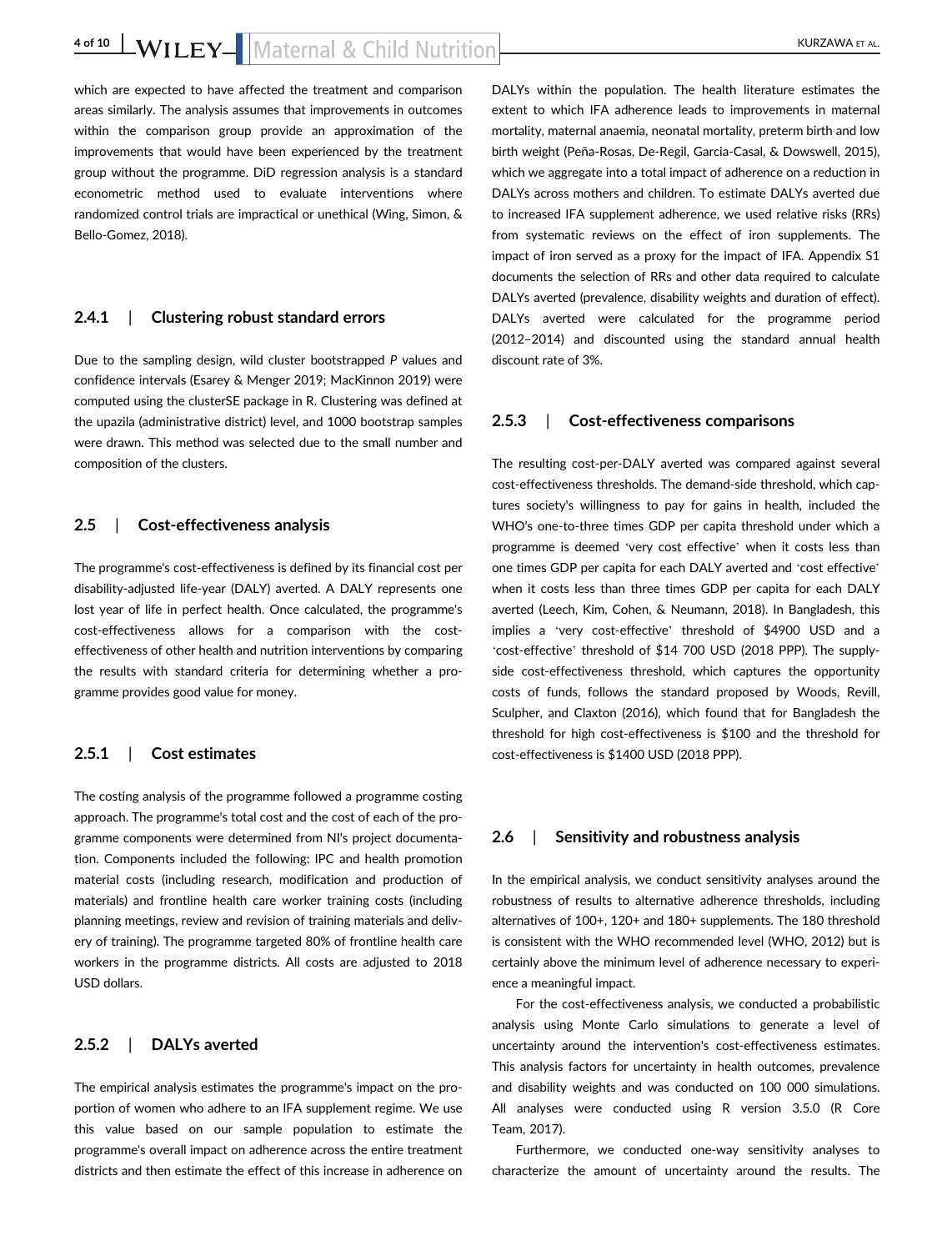#### TABLE 1 Demographics of women who recently gave birth

|                                    | <b>Baseline</b> |        |                      | Endline <sup>a</sup>     |                          |                          |
|------------------------------------|-----------------|--------|----------------------|--------------------------|--------------------------|--------------------------|
| <b>Indicator</b>                   | IG              | CG     | P value <sup>b</sup> | IG                       | CG                       | P value <sup>b</sup>     |
| Age (mean)                         | 23.52           | 23.56  | 0.914                | 24.18                    | 24.48                    | 0.176                    |
| # of children (mean)               | 1.93            | 2.02   | 0.300                | $\overline{\phantom{a}}$ | $\overline{\phantom{a}}$ | $\overline{\phantom{a}}$ |
| Ever attended school (%)           | 90.0%           | 85.3%  | 0.473                | ٠                        | $\sim$                   | $\sim$                   |
| Completed grade 12 or higher (%)   | 6.5%            | 5.3%   | 0.466                | $\overline{\phantom{a}}$ | $\sim$                   | $\overline{\phantom{a}}$ |
| Currently married (%)              | 99.8%           | 100.0% | 0.972                | $\overline{\phantom{a}}$ | $\overline{\phantom{a}}$ | $\sim$                   |
| Primary occupation (housewife) (%) | 85.0%           | 98.5%  | 0.046                | $\overline{\phantom{a}}$ | $\overline{\phantom{a}}$ | $\overline{\phantom{a}}$ |

Abbreviations: CG, comparison group; IG, intervention group.

<sup>a</sup>Apart from age, demographic data were not collected at the endline. Since these data were collected as part of a programme implementation, there were some constraints (see methods). Shortening the survey at endline enabled a larger sample to be surveyed.

b For continuous indicators (age, mean # of children) this is the *t* test *P* value. For categorical variables reported in proportions (all other indicators) this is the chi-square test *P* value.

government of Bangladesh provides IFA supplements to pregnant women from the second trimester to 42 days after pregnancy. The Institute of Public Health Nutrition conducts forecasting and quantification of IFA supplements. We relied on these estimates but also conducted sensitivity analysis to consider scenarios involving higher commodity costs for IFA supplements for all new adherence cases. Unit costs of IFA supplementation provision (including the supplement cost itself) was \$2.04 USD (Shekar et al., 2017). Other one-way sensitivities explored included deviations from the estimated programme effect on adherence.

### 2.7 | Ethical considerations

Ethical clearance was obtained from Bangladesh Medical Research Council (BMRC). Informed consent (verbal or written) was obtained from all participants. Voluntary participation and confidentiality were ensured.

#### 3 | RESULTS

#### 3.1 | Summary statistics

The mean age of women was 24 years old at baseline and endline in both the intervention group (IG) and comparison group (CG). No additional demographic data were collected at endline due to a decision by the project implementer to decrease the length of the survey to help offset the added costs of a larger sample size. Table 1 shows that the IG and CG were not significantly different across a range of demographic indicators for which data were available at baseline.

At endline, 100% and 20% of frontline health care workers reported receiving training in the IG and CG, respectively. The reported training of some health care workers in the CG districts could indicate some degree of programme spillover from intervention districts, potentially attenuating the measured impact.

#### 3.2 | Primary outcomes

As reported in Table 2, at baseline, mean IFA supplement consumption was higher in the CG (70.81 supplements) compared with the IG (61.62 supplements). At endline, the mean IFA supplement consumption increased to 92.24 supplements in the CG and to 127.01 supplements in the IG, representing a substantially higher increase in IFA consumption within the IG. After accounting for general time trends, we estimate that 68.9% of the IG increase is attributable to exposure to the programme. The resulting DiD estimator suggests that the programme significantly increased IFA supplement consumption by45.05 supplements per pregnant woman, on average. Adherence also significantly increased due to the programme. At baseline, the CG had a 10 percentage point higher rate of adherence than the IG (0.46 vs. 0.36). At endline, reported adherence increased to 0.84 and 0.52 in the IG and CG, respectively. The resulting DiD estimator suggests that the programme increased IFA adherence by 40.3 percentage points.

#### 3.3 | Secondary outcomes

The programme also had a substantial impact on several secondary outcomes for women (Table 3) and frontline health workers (Table 4). Among women, the programme resulted in a 34.3 percentage point increase in the share who reported receiving counselling on IFA, a 45.9 percentage point increase in reported exposure to BCC materials on IFA, a 39.0 percentage point increase in the share with knowledge of correct IFA dosage (1/day) and an average increase of 1.26 ANC visits in their last pregnancy. Among frontline health care workers, the programme resulted in a 12.5 percentage point increase in the share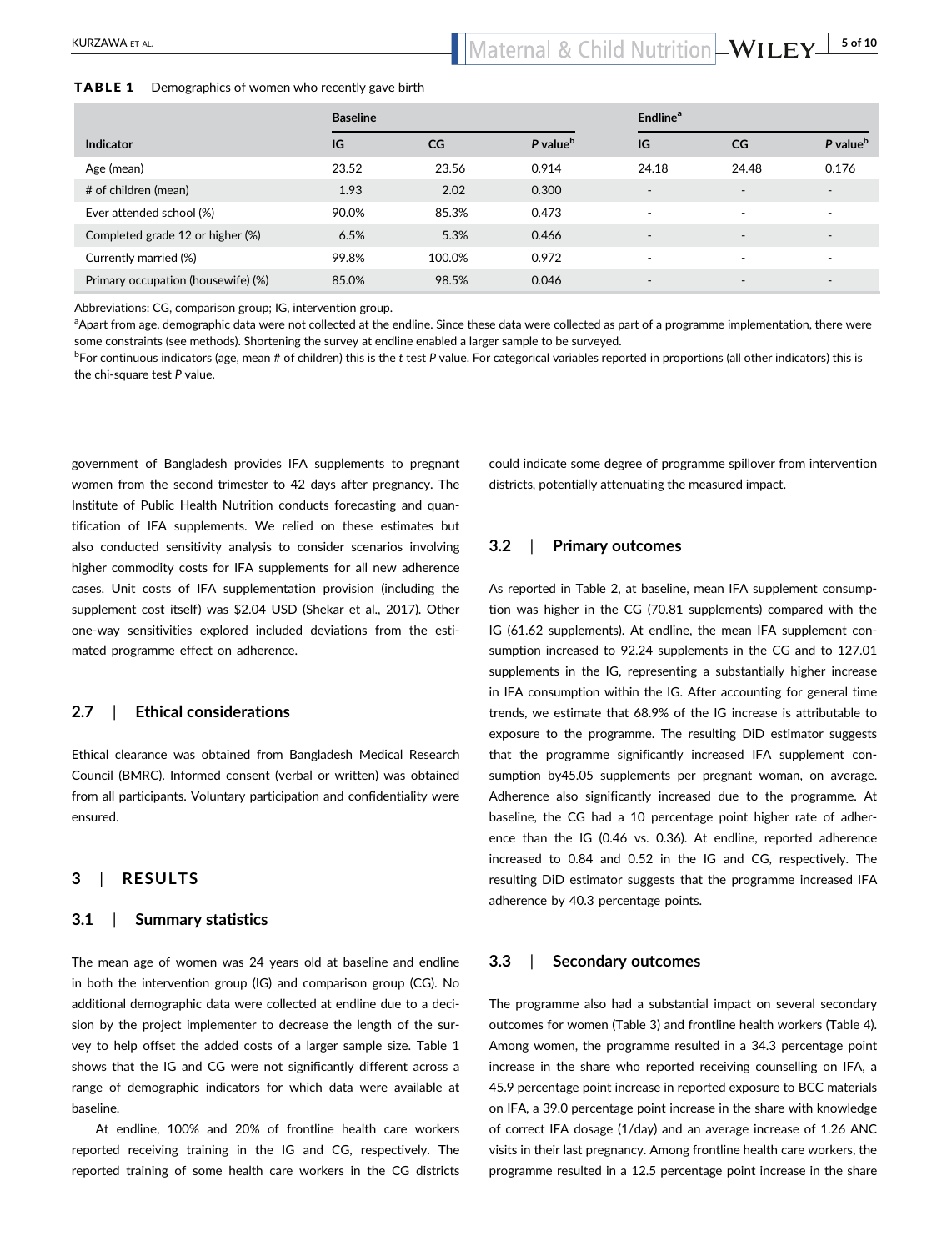|                                            | <b>Baseline</b> |         |      |             | Endline  |         |      |         | <b>DiD</b> estimator |                                            |         | Adjusted <sup>a</sup> |         |
|--------------------------------------------|-----------------|---------|------|-------------|----------|---------|------|---------|----------------------|--------------------------------------------|---------|-----------------------|---------|
| ndicator                                   | $\overline{2}$  | ပ္ပ     |      | Diff Pvalue | <u>ت</u> | .<br>ს  | Diff | P value |                      | Est 95% CI                                 | P value | 95% CI                | P value |
| # of IFA supplements consumed (mean, (SD)) | 61.62           | 70.81   | 9.19 | 0.063       | 127.01   | 92.24   |      |         |                      | 34.76 < 0.0001 45.05 33.97, 56.14 < 0.0001 |         | 6.35, 83.76           | 0.018   |
|                                            | (70.13)         | (69.11) |      |             | (52.89)  | (55.56) |      |         |                      |                                            |         |                       |         |

Estimated impact of programme (primary outcomes): Women who recently gave birth TABLE 2 Estimated impact of programme (primary outcomes): Women who recently gave birth TABLE 2

Adherence (901 0.325, 0.432 0.455 0.325 0.325 0.325 0.325 0.325 0.325 0.325 0.325 0.325 0.325, 0.492 0.020<br>Adherence (901 0.025, 0.492 0.492 0.492 0.020 0.000 0.000 0.000 0.000 0.000 0.000 0.000 0.000 0.020 0.021 0.02 Abbreviations: 95% CI, 95% confidence interval; CG, comparison group; DiD, difference-in-differences; Diff, difference between IG and CG; Est, DiD estimator value; IG, intervention group. Abbreviations: 95% CI, 95% confidence interval; CG, comparison group; DiD, difference-in-differences; Diff, difference between IG and CG; Est, DiD estimator value; IG, intervention group. <sup>a</sup>Wild cluster bootstrapped confidence interval and P value estimates. aWild cluster bootstrapped confidence interval and *P* value estimates.

| i                       |
|-------------------------|
| .<br>.<br>.<br>١        |
|                         |
|                         |
|                         |
| $\vdots$                |
|                         |
| . ^* ^*^^*^ ^*^ ^^<br>١ |
|                         |
|                         |
| l<br>I<br>くしこくト<br>ı    |
|                         |

 $\mathcal{L}^{\text{max}}$ 

 $\overline{\phantom{a}}$ 

|                                                                                                                                                                                             | <b>Baseline</b> |                |       |                | Endline        |                |       |                | DiD estimator |                 |                | Adjusted <sup>b</sup> |           |
|---------------------------------------------------------------------------------------------------------------------------------------------------------------------------------------------|-----------------|----------------|-------|----------------|----------------|----------------|-------|----------------|---------------|-----------------|----------------|-----------------------|-----------|
| Indicator <sup>a</sup>                                                                                                                                                                      | $\overline{6}$  | ပ္ပ            | δif   | <b>P</b> value | $\overline{2}$ | ပ္ပ            | ă     | <b>P</b> value | Est           | 95% CI          | <b>P</b> value | 95% CI                | P value   |
| Received counselling on IFA (%)                                                                                                                                                             | 0.375           | 0.583          | 0.208 | 0.012          | 0.935          | 0.800          | 0.135 | 0.012          | 0.343         | 0.270, 0.415    | 0.0001         | 0.088, 0.597          | 0.016     |
| Exposed to BCC on IFA (%)                                                                                                                                                                   | 0.003           | 0.010          | 0.008 | 0.0001         | 0.825          | 0.373          | 0.452 | 0.0001         | 0.459         | 0.398, 0.520    | 0.0001         | 0.011, 0.418          | 0.042     |
| Knowledge of anaemia (%)                                                                                                                                                                    | 0.733           | 0.763          | 0.030 | 0.727          | 0.977          | 0.997          | 0.020 | 0.727          | 0.010         | $-0.042, 0.062$ | 0.705          | $-0.159, 0.179$       | 0.882     |
| Knowledge of anaemia prevention (%)                                                                                                                                                         | 0.610           | 0.653          | 0.043 | 0.017          | 0.902          | 0.775          | 0.127 | 0.017          | 0.209         | 0.137, 0.281    | 0.0001         | $-0.091, 0.510$       | 0.163     |
| Knowledge of correct IFA<br>dosage (%)                                                                                                                                                      | 0.548           | 0.603          | 0.055 | $-0.0001$      | 0.963          | 0.628          | 0.335 | $-0.0001$      | 0.390         | 0.314, 0.466    | 0.000          | 0.203, 0.577          | $-0.0001$ |
| Reported side effects (%)                                                                                                                                                                   | 0.223           | 0.159          | 0.065 | 0.441          | 0.336          | 0.325          | 0.011 | 0.441          | $-0.054$      | $-0.144, 0.036$ | 0.238          | $-0.348, 0.250$       | 0.715     |
| Month of first ANC (mean, SD)                                                                                                                                                               | (2.85)<br>4.34  | (2.08)<br>4.50 | 0.06  | 0.724          | (1.38)<br>3.91 | (1.45)<br>4.49 | 0.59  | 0.0001         | $-0.53$       | $-0.87, -0.18$  | 0.003          | $-2.16, 1.11$         | 0.435     |
| # ANC visits in last pregnancy (mean, SD)                                                                                                                                                   | (2.28)<br>2.63  | (2.00)<br>3.48 | 0.86  | 0.0001         | (1.43)<br>3.86 | (1.43)<br>3.46 | 0.40  | $-0.0001$      | 1.255         | 0.94, 1.57      | 0.0001         | 0.44, 2.08            | 0.006     |
| Abbreviations: 95% C), 95% confidence interval; CG, comparison group; DiD, difference-in-differences; Diff, difference between IG and CG; Est, DiD estimator value; IG, intervention group. |                 |                |       |                |                |                |       |                |               |                 |                |                       |           |

a For knowledge questions, this is the proportion of women who reported knowledge of anaemia, one or two methods of anaemia prevention (supplementation and consumption of iron rich foods), and aFor knowledge questions, this is the proportion of women who reported knowledge of anaemia, one or two methods of anaemia prevention (supplementation and consumption of iron rich foods), and knowledge of correct dosage (1/day), respectively. knowledge of correct dosage (1/day), respectively.

<sup>b</sup>Wild cluster bootstrapped confidence interval and P value estimates. bWild cluster bootstrapped confidence interval and *P* value estimates.

0.020

0.162, 0.645

0.325, 0.482 <0.0001

0.403

 $0.0001$ 

0.325

0.515

0.840

0.100 0.026

0.455

0.355

Adherence (90+IFA) (%)

P value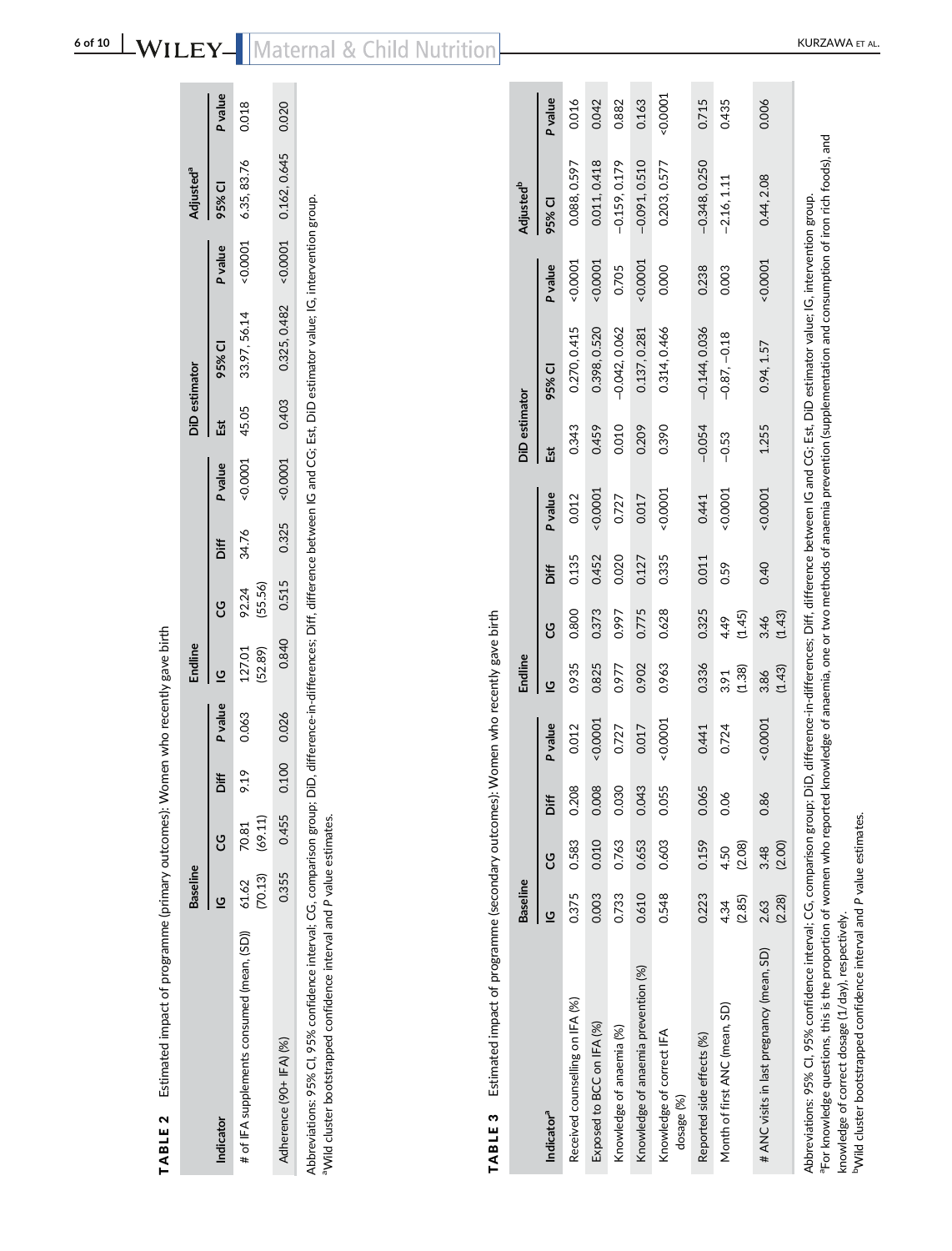|                                                                                                                                                                                                                                                                                      | <b>Baseline</b> |                           |       |       | Endline          |                  |       |         | <b>DiD</b> estimator |                                                                                                                       |       | <b>Adjusted</b> <sup>b</sup> |       |
|--------------------------------------------------------------------------------------------------------------------------------------------------------------------------------------------------------------------------------------------------------------------------------------|-----------------|---------------------------|-------|-------|------------------|------------------|-------|---------|----------------------|-----------------------------------------------------------------------------------------------------------------------|-------|------------------------------|-------|
| Indicator <sup>a</sup>                                                                                                                                                                                                                                                               | $\overline{a}$  | ပ္ပ                       | ă     | value | $\overline{2}$   | ပ္ပ              | Diff  | P value | <u>Est</u>           | 95% CI                                                                                                                | value | 95% CI                       | value |
| Provision of IFA supplements<br>(mean, SD)                                                                                                                                                                                                                                           | 30.78<br>(9.85) | (16.46)<br>34.00          | 3.22  | 0.481 | (14.34)<br>33.67 | (16.43)<br>27.31 | 6.36  | 0.002   | 10.86                | 3.17, 18.54                                                                                                           | 0.006 | $-2.08, 23.79$               | 0.095 |
| Use of counselling for IFA (%)                                                                                                                                                                                                                                                       | 0.702           | 0.767                     | 0.064 | 0.377 | 0.994            | 0.933            | 0.061 | 0.555   | 0.125                | 0.019, 0.232                                                                                                          | 0.021 | 0.003, 0.247                 | 0.042 |
| Knowledge of correct IFA dosage (%)                                                                                                                                                                                                                                                  | 0.357           | 1,200                     | 0.157 | 0.083 | 0.961            | 0.578            | 0.383 | 0.0001  | 0.226                | 0.081, 0.371                                                                                                          | 0.002 | 0.036, 0.416                 | 0.025 |
| Knowledge of methods to<br>reduce side effects (%)                                                                                                                                                                                                                                   | 0.964           | .978<br>ö                 | 1.349 | 0.590 | 1.000            | 96.111           | 0.039 | 0.709   | 0.052                | $-0.001, 0.106$                                                                                                       | 0.056 | 0.00,0.10                    | 0.047 |
| Assumed month of pregnancy to initiate IFA (mean,<br>ĝ                                                                                                                                                                                                                               | (0.96)<br>4.20  | Š<br>$\tilde{\mathbf{e}}$ | 0.01  | 0.973 | (2.41)<br>2.28   | 3.03<br>(1.84)   | 0.75  | 0.0001  | $-0.75$              | $-1.43, -0.07$                                                                                                        | 0.031 | $-1.78, 0.30$                | 0.144 |
| "Questions where the answer is yes/no, the reported value is the proportion of health care workers that respond 'yes'. 1 or two methods of anaemia prevention (supplementation and consumption of iron rich<br>Abbreviations: 95% CI, 95% confidence interval; CG, comparison group; |                 |                           |       |       |                  |                  |       |         |                      | DiD, difference-in-differences; Diff, difference between IG and CG; Est, DiD estimator value; IG, intervention group. |       |                              |       |

foods), knowledge of correct dosage (1/day).

oods), knowledge of correct dosage (1/day).

bWild cluster bootstrapped confidence interval and *P* value estimates.

Wild cluster bootstrapped confidence interval and P value estimates

TABLE 4

Estimated impact of programme (secondary outcomes): Frontline health care workers

Estimated impact of programme (secondary outcomes): Frontline health care workers

Maternal & Child Nutrition - WILEY 70f10

that reported providing counselling for IFA and a 22.6 percentage point increase in the share who demonstrated knowledge of correct IFA dosage. Furthermore, use of BCC materials among health care workers was higher in the intervention group at endline, with, for example, those in IG being much more likely than those in the CG to report using a festoon (69.4% vs. 11.1%), a brochure (48.8% vs. 8.9%) or both (86.7% vs. 16.7%). The impact of the programme on other outcomes reported by women and frontline health care workers was not statistically significant after clustering for standard errors. This is in part due to relatively small sample sizes for the frontline health worker survey. However, the coefficient values are consistent with the programme leading to improved service and knowledge. Of note, frontline health care workers reported delivering IPC at much higher rates than women reported receiving IPC.

# 3.4 | Empirical sensitivity analysis

In robustness checks, the analysis considers alternative thresholds of adherence than the standard 90+ supplements. The programme increased the probability that women reported taking 100+, 120+ and 180+ supplements during their previous pregnancy by 40.3, 42.3 and 15.6 percentage points, respectively. On average, those who increased adherence due to the programme consumed more than 90 supplements at endline. We also show that the programme had a significant impact on the share of women to adhere to the standard of 180+ supplements recommended by the WHO (WHO, 2012).

#### 3.5 | Cost-effectiveness analysis

The total cost of the programme implemented across two districts was \$238 300 (all figures are adjusted for 2018 USD values). This comprised IPC and health promotion material costs including research, modification and production of materials (\$54 187) and frontline health care worker training costs including planning meetings, the review and modification of training materials and the delivery of trainings (\$184 113).

Based on the estimated increase in adherence, the programme is estimated to have averted 5060 DALYs in the programme districts during the programme. This can be broken down to 2875 DALYs averted due to decreases in years lost of life (YLL) and 2185 DALYs averted due to decreases in years lost to disability (YLD). Table 5 further breaks down the DALYs averted, showing that the most significant gains come from decreases in neonatal mortality followed by decreases in maternal mortality. The fewest DALYs averted were attributable to maternal anaemia, which is not surprising since this benefit is only accrued over the relatively short time period in which women consume IFA supplements, whereas other benefits can be accrued from the other health outcomes over the beneficiaries' entire life time.

The cost per expected DALY averted was \$47.11, which falls substantially below both supply-side (\$100 USD 2018 PPP) and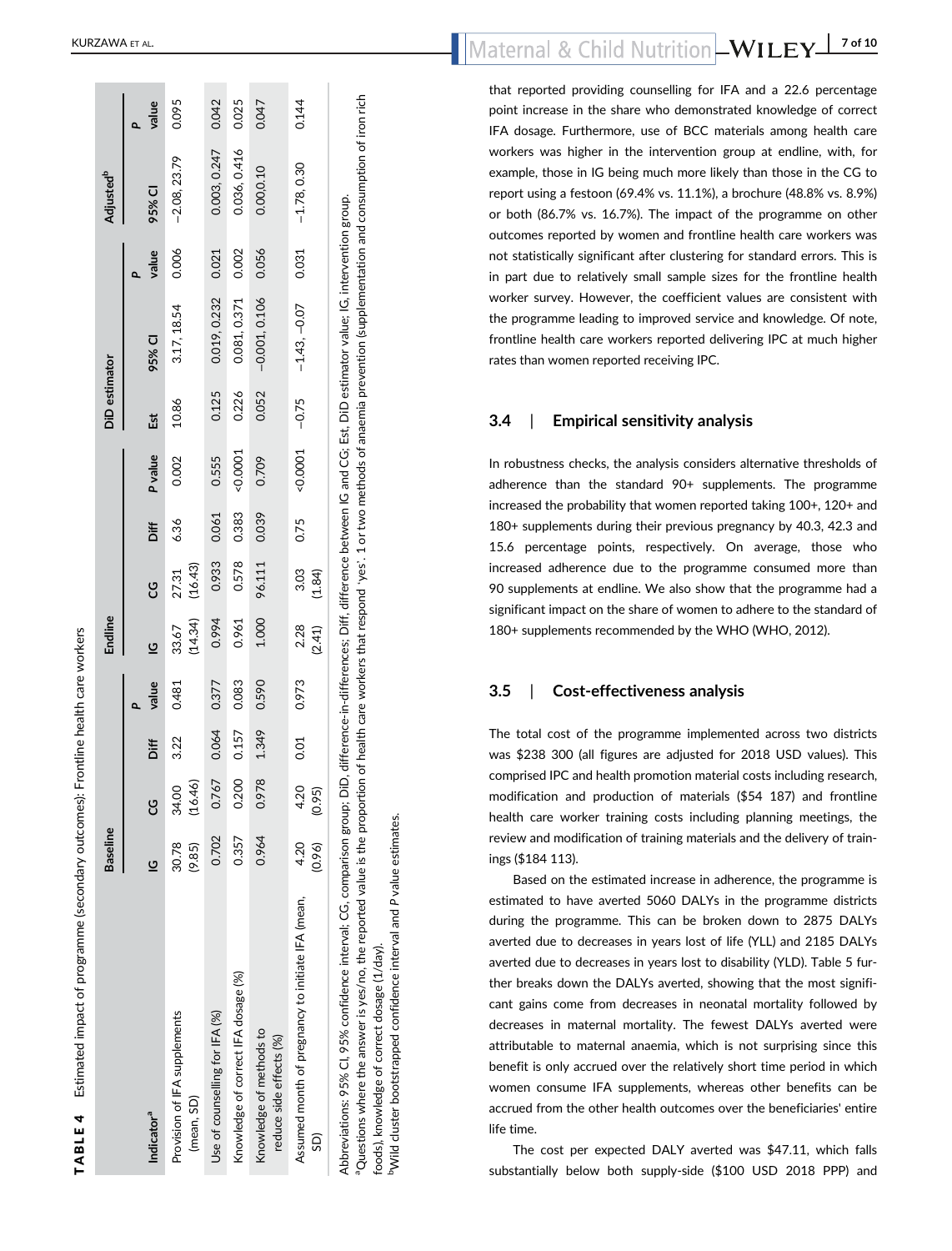| <b>Health outcome</b>             | DALYs averted (expected) | DALYs averted (lower bound) <sup>a</sup> | DALYs averted (upper bound) |
|-----------------------------------|--------------------------|------------------------------------------|-----------------------------|
| Years of life lost (YLL)          |                          |                                          |                             |
| Maternal mortality                | 1108                     | $-11887$                                 | 1637                        |
| Neonatal mortality                | 1767                     | $-3534$                                  | 5694                        |
| <b>Total YLL</b>                  | 2875                     | $-15421$                                 | 7331                        |
| Years lived with disability (YLD) |                          |                                          |                             |
| Maternal anaemia                  | 565                      | 436                                      | 653                         |
| Preterm birth                     | 843                      | $-361$                                   | 2047                        |
| Low birth weight <sup>b</sup>     | 777                      | $-146$                                   | 1505                        |
| <b>Total YLD</b>                  | 2185                     | $-71$                                    | 4205                        |
| <b>Total DALYs averted</b>        | 5060                     | $-15492$                                 | 11 536                      |

#### TABLE 5 DALYs averted by health outcome

<sup>a</sup>Some of the lower bound estimates are negative. This occurs when the upper confidence interval of IFA's effect on a given health outcome is an RR > 1 (see Appendix S1). A negative value can be interpreted as 'gaining' DALYs, rather than 'averting' DALYs.

<sup>b</sup>Adjusted for double counting with preterm birth.

demand-side (\$4900 USD 2018 PPP) thresholds for high costeffectiveness.

# 3.5.1 | Sensitivity and probabilistic analysis: Cost-effectiveness

The programme remains cost-effective under alternative assumptions around changes in adherence or the addition of IFA supplement costs. For example, given the relatively low costs of the programme, under demand-side cost-effectiveness thresholds, if adherence increased by only 0.45 percentage points (instead of the 40.3 percentage points observed), the programme would remain highly cost-effective. If the cost of IFA supplementation is included in the model, the cost per DALY averted would go from \$47.11 to \$60.79 USD.

#### 4 | DISCUSSION

Bangladesh has had an active IFA supplementation programme in place since 1988 and has seen significant health infrastructure investments by the public and private sectors (UK Department for International Development, PwC, EPPI-Centre, 2017). Despite this, nearly half (45.7%) of all pregnant women remain anaemic (WHO, 2017). Other countries face similar challenges, with many seeing persistent levels of anaemia despite implementing extensive IFA supplementation programmes (WHO & UNICEF, 2018).

Using data from a training programme implemented in Bangladesh from 2012 to 2014, we show that capacity building in through frontline health care worker training significantly increased IFA supplement consumption and adherence during pregnancy. This was accompanied by higher reported implementation and comprehensiveness of IPC following training and increased knowledge of frontline health care workers and women around IFA, which are known to affect consumption (e.g., Sendeku, Azeze, & Fenta, 2020).

Our results highlight the critical importance of strengthening health systems and health care worker capacity. Such activities can be implemented in parallel with the delivery or scale-up of IFA delivery programmes or demand-side interventions. Our findings are consistent with evidence that inadequate skills and training of health care providers are a barrier to adherence (Siekmans, Roche, Kung'u, Desrochers, & De-Regil, 2018). They are also consistent with Kavle and Landry (2018), who reviewed the best practices in the community distribution of IFA supplements and recommended interventions that use community health workers to counsel pregnant women on IFA supplementation benefits and dosage and manage supply systems. Such practices are associated with increased maternal supplement consumption (Nguyen et al., 2017).

Although others have considered the impact of similar frontline health care worker training programmes involving IFA supplementation in LMICs, the past studies are generally observational in methodology (Arega Sadore, Abebe Gebretsadik, & Aman Hussen, 2015; Kamau, Mirie, & Kimani, 2018; Phuc et al., 2009). In contrast, the current paper uses a quasi-experimental design, identifying a comparison group to estimate a counterfactual against which the intervention locations can be compared. Such an empirical estimation strategy allows us to estimate the changes in reported IFA supplement consumption and adherence caused by the programme. Of note, this research was conducted in the context of a real-world programme, and therefore, it was not immune to the challenges of implementation, but it offers a more realistic and externally valid insight into the expected impact of such programmes.

We found that the intervention cost \$47.11 USD (2018) per DALY averted, which is highly cost-effective when evaluated against several cost-effectiveness thresholds. This may be an overestimation of the costs (underestimation of the cost-effectiveness) of the programme, if the cost per DALY declines as the programme scales up to new locations. The general results were robust across various scenarios and alternative assumptions. However, our estimates do not incorporate certain decision-making criteria that may be important for policymakers, such as equity, feasibility and affordability.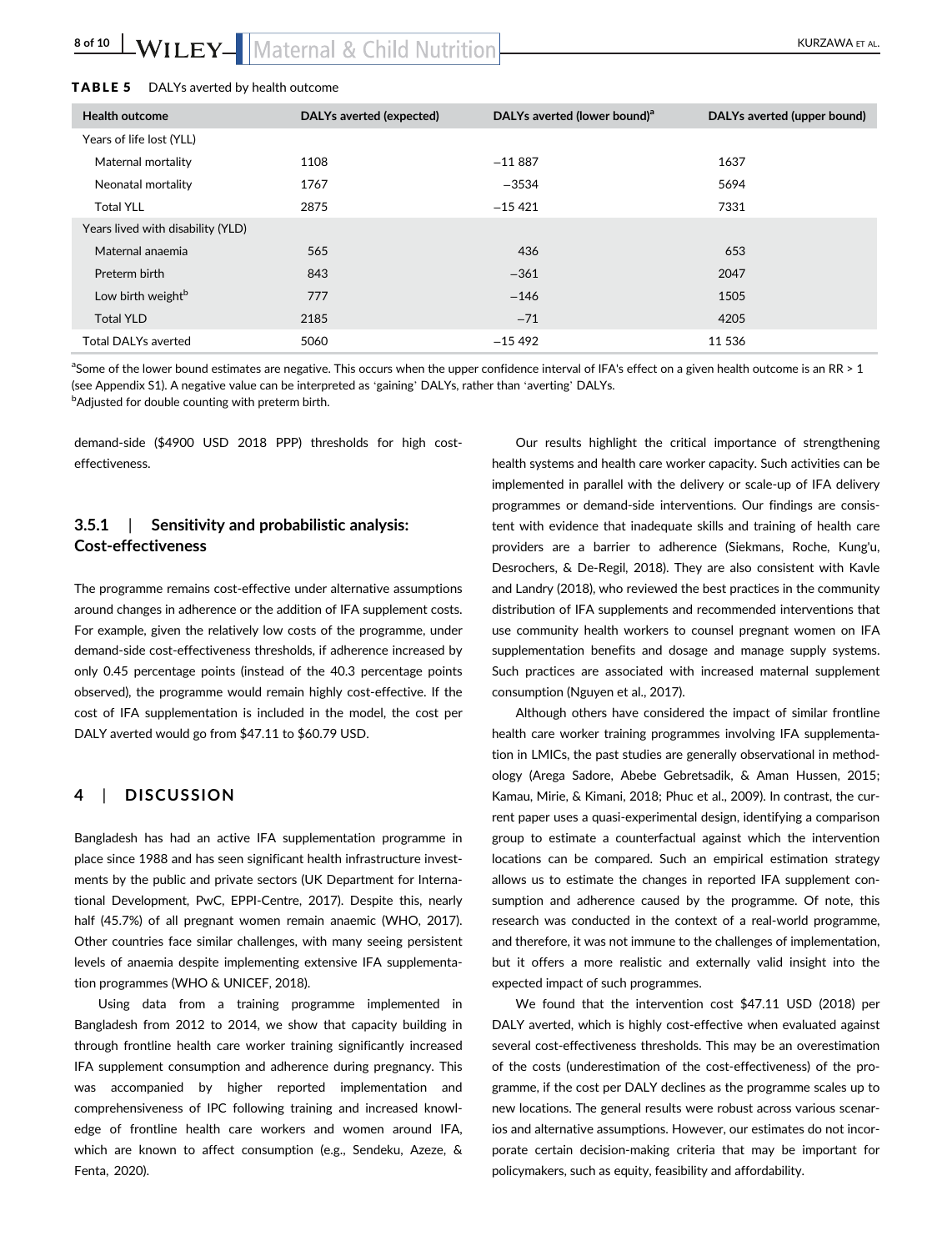This study had some limitations. First, there were minor changes in sampling methodologies between baseline and endline; although this is not expected to introduce selection bias, the lack of endline demographic data does allow for a comparison of sample characteristics over time. Second, the cost-effectiveness study used secondary data to predict the likely change in health outcomes, rather than directly measuring changes in health among participants. Third, there was likely survey response and/or recall bias, but the directionality of the bias introduced is unclear. Among women, we expect any response or recall bias to be nondifferential between the intervention and comparison group. There was a discrepancy between health care worker responses and those of women regarding the frequency of IPC, with frontline health care workers systematically reporting providing more IPC than women reported receiving. Possible reasons for this include different perceptions of IPC or frontline health care providers answering affirmatively to appear adequate in their jobs. Fourth, the cut-off for adherence was selected as the consumption of 90 or more IFA supplements in accordance with country standards and the evidence base around the minimum required number of IFA during pregnancy to prevent and control anaemia. However, this implies that those who consumed below this threshold, even if they made statistically significant jumps in consumption, were classified as 'non-adherent'. Anyone above, by any magnitude, was classified as 'adherent'. Even with these limitations, the cost-effectiveness results were highly robust to alternative cost and benefit variables. Investing in frontline health care worker training regarding IFA with focus on use of IPC and BCC is cost-effective.

The WHO, in their updated recommendations for a positive pregnancy experience (2020) noted that a lack of appropriate training of health workers was a barrier to supplementation programmes in LMICs. This research offers promising opportunities to course correct current strategies towards achieving global nutrition targets and strengthen supplementation programmes in LMICs.

# 5 | CONCLUSION

This study found that health-clinic-level investments in frontline health care worker training are a cost-effective way to help address demand and supply-side barriers to IFA supplement consumption and adherence in Bangladesh, a region with a high burden of anaemia. Future efforts to scale nutrition programming should focus on policy, health-system and health clinic-level investments, including frontline health care worker capacity.

#### ACKNOWLEDGMENTS

We thank Luz Maria De-Regil, Dylan Walters, Sarah Rowe and Manoj Kumar Raut for their critical review and revisions. We thank Limestone Analytics, including Brett Crowley, Rylen Sampson, Shannon Davis and Jane Kirby, for their research support. This study was funded by Nutrition International. Limestone Analytics contributed additional research support. NM's participation was partially

funded by a MITACS internship. CC is grateful for support received through his position as the Jarislowsky-Deutsch Chair in Economic & Financial Policy at Queen's University.

#### CONFLICTS OF INTEREST

The authors have no conflicts of interest relevant to this article to disclose.

#### CONTRIBUTIONS

The manuscript was conceived by ZK, CC, AV and JBH. The paper was written by ZK and CC. AV, JBH and BK reviewed and provided extensive comments and feedback on the analysis and paper. ZK additionally conducted the majority of the analysis and coordinated the research team; CC additionally designed the empirical methodology and was engaged in the analysis; and NM conducted the literature review and assisted in the analysis. All authors read and approved the final manuscript.

#### ORCID

*Christopher S. Cotton* <https://orcid.org/0000-0002-2623-8215>

#### REFERENCES

- Alam, A., Rasheed, S., Khan, N. U. Z., Sharmin, T., Huda, T. M., Arifeen, S. E., & Dibley, M. J. (2015). How can formative research inform the design of an iron-folic acid supplementation intervention starting in first trimester of pregnancy in Bangladesh? *BMC Public Health*, *15*, 374.<https://doi.org/10.1186/s12889-015-1697-2>
- Arega Sadore, A., Abebe Gebretsadik, L., & Aman Hussen, M. (2015). Compliance with iron-folate supplement and associated factors among antenatal care attendant mothers in Misha District, South Ethiopia: Community based cross-sectional study. *Journal of Environmental and Public Health*, *2015*, 781973.
- Ballard, M., & Montgomery, P. (2017). Systematic review of interventions for improving the performance of community health workers in low-income and middle-income countries. *BMJ Open*, *7*(10), e014216.
- Batu, A. T., Toe, T., Pe, H., & Nyunt, K. K. (1976). A prophylactic trial of iron and folic acid supplements in pregnant Burmese women. *Israel Journal of Medical Sciences*, *12*(12), 1410–1417.
- da Silva Lopes, K., Takemoto, Y., Garcia-Casal, M. N., & Ota, E. (2018). Nutrition-specific interventions for preventing and controlling anaemia throughout the life cycle: An overview of systematic reviews. *Cochrane Database of Systematic Reviews*, *2018*(8). [https://doi.org/10.1002/](https://doi.org/10.1002/14651858.CD013092) [14651858.CD013092](https://doi.org/10.1002/14651858.CD013092)
- Esarey, J., & Menger, A. (2019). Practical and Effective Approaches to Dealing With Clustered Data. *Political Science Research and Methods, Cambridge University Press*, *7*(3), 541–559.
- Kamau, M. W., Mirie, W., & Kimani, S. (2018). Compliance with Iron and folic acid supplementation (IFAS) and associated factors among pregnant women: Results from a cross-sectional study in Kiambu County, Kenya. *BMC Public Health*, *18*(1), 580.
- Kashi, B., Godin, M., Kurzawa, Z. A., Verney, A. M. J., Busch-Hallen, J. F., & De-Regil, L. M. (2019). Multiple micronutrient supplements are more cost-effective than iron and folic acid: Modeling results from 3 highburden Asian countries. *The Journal of Nutrition*, *149*(7), 1222–1229. <https://doi.org/10.1093/jn/nxz052>
- Kavle, J. A., & Landry, M. (2018). Community-based distribution of iron-folic acid supplementation in low- and middle-income countries: A review of evidence and programme implications. *Public Health Nutrition*, *21*(2), 346–354.<https://doi.org/10.1017/S1368980017002828>